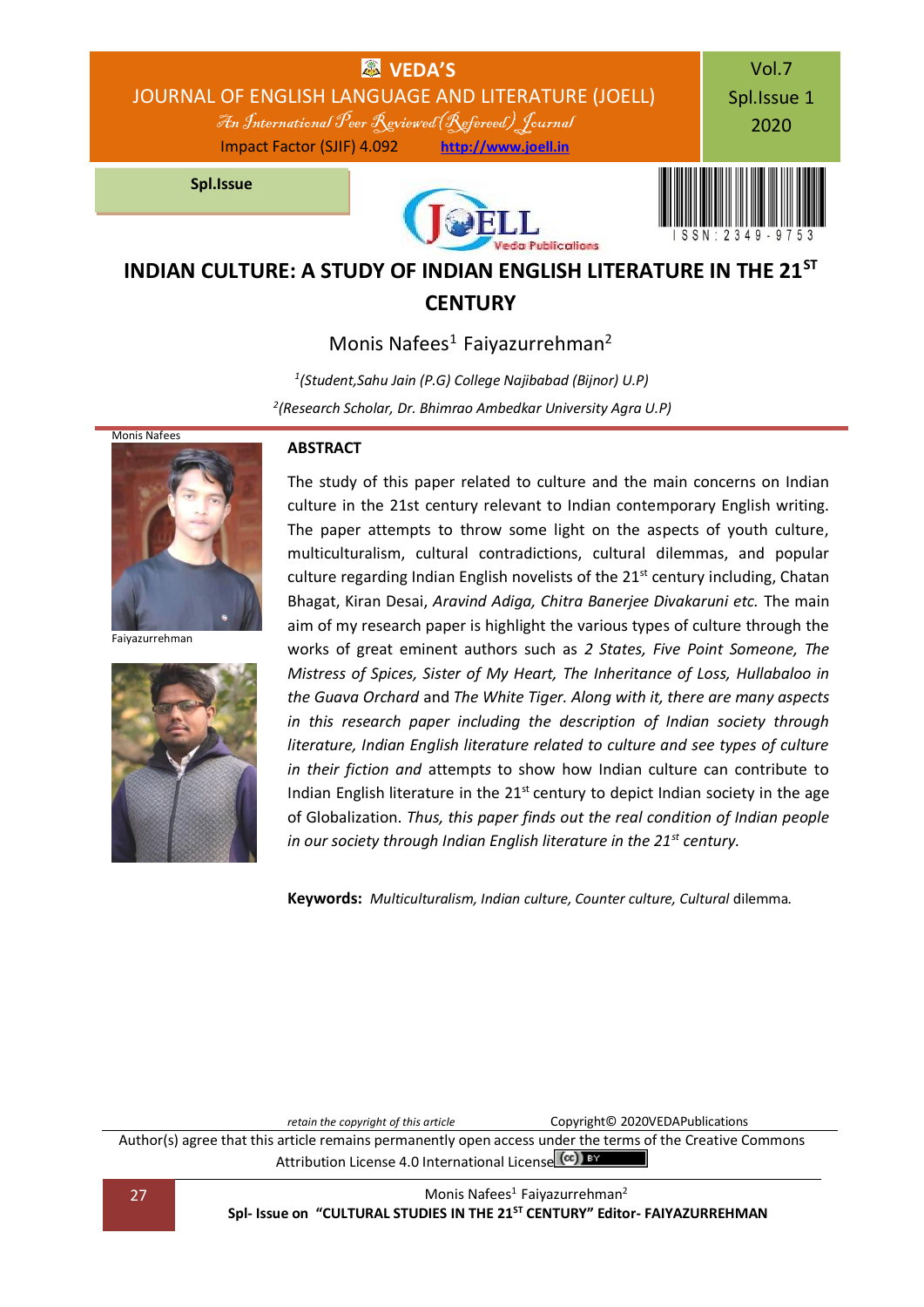#### **INTRODUCTION**

It was Mulkraj Anand who repeated Dr. Radhakrishana's words in his essay 'Many Language but One Literature: A Retrospective on Indian Writing' "there are many languages in India but one literature." India is known for multiculturalism and multi-languages which are rooted in thousands of years. According to Indian Constitution, India has 22 languages and the Sahitya Academy award gives into 24 languages for literature. Indian literature is the oldest literature in the world; many works belong to this period such as the Vedas, the Mahabharata, the Ramayana, and the Geeta etc. In Indian literature; many writers belong to Indian Hindi Literature namely Kalidas, Surdas, Jay Shankar Prasad, Bihari Lal, Kabirdas Bhushan etc. But Indian devoted to English literature, after the first novel publication *Raj Mohan's Wife* by Bikram Chandra Chatterjee. In 1913, Rabindranath Tagore who won the first time the Noble Prize for his momentum works *The Getangali* (1912) After the Independence, Indian English literature is played a significant role in English literature There are a lot of writers who wrote about Indian culture namely Toru Dutt, Rabindranath Tagore, Sri Aurobindo, Sarojini Naidu, Mahatma Gandhi, Jawaharlal Nehru, Mulk Raj Anand, R.K. Narayan, Raja Rao, Bhabani Bhattacharya, Manohar Malgonkar, Nissim Ezekiel, Arun Kolatkar etc. Indian English literature, feminism, casteism, culturalism, social and political issue are the eminent themes. But now Indian culture is known all over the world. Through the Indian language, religious architecture, food, customs, rituals, music, dance. Literature is an element in culture and Indian has been adopting for thousands of years. In the 21<sup>st</sup> Century, Indian English literature is known all over the world because it is reached its peak by Arvind Adiga, Vikram Chandra, Arundhati Roy, Chitra Banerjee Divakaruni, Amitav Ghost etc.

Culture is one of the most elusive words to define like as language or life. Culture is a particular way of life and there are various aspects including the clothes you wear, the language you speak in, the food you eat, and the God you worship. All the

achievements of humanity as a member of society can be called culture. The customs, traditions, festivals and one's outlook on various issues of life are included in culture and arts, music, architecture, philosophy, literature, religion and science can be seen as the aspects of culture. In the words of Edward Tyler:

> "Culture is that complex whole which includes knowledge, beliefs, art, morals, law, customs and any other capabilities and habits acquired by (a human) as a member of society."<sup>1</sup>

In Indian English Literature of the  $21<sup>st</sup>$ century, Chetan Bhagat is well known as an Indian write, screenwriter, television celebrity, social media influencer and novelist who wrote five bestselling novels including *Five Point Someone, The 3 Mistake of My Life, One Night @ The Call Centre, 2 State* and *What Young India Wants.* He entered IIT Delhi to award the degree of Bachelor of other graduates towards mechanical engineering as well as an alumnus of IIM Ahmadabad. He is an investment banker turned into a prolific writer through his writing; He also focuses on youth culture, career and issues based on national development. He holds the modern culture of the youth generation, cultural contradiction and Indian culture. *In his novel, Chetan Bhagat focused on the problem of* post- colonial's culture issues*, the younger generation and youth culture in contemporary society and he portrays the Indian modern youth culture and youth dynamic.* He depicts some cultural issues like communal riots, religion, bias, misguiding the youth by politician etc. His dark subject yet embraces modern culture and uses corporate culture as a term used to describe confidence and a value system that impact on its unique taste and approach to a friendship in Cosmoculture is the status of youth so pathetic. Today youth in India can ignore their family, greetings, drink excessive cocktails and date each other with casualties that scare parents. All people want a high salary, a fashionable lifestyle. In his novel *2 State*, Chetan Bhagat performs interreligious marriage in

28 Monis Nafees<sup>1</sup> Faiyazurrehman<sup>2</sup> **Spl- Issue on "CULTURAL STUDIES IN THE 21ST CENTURY" Editor- FAIYAZURREHMAN** <sup>1</sup> <https://plato.stanford.edu/entries/culture-cogsci/>

1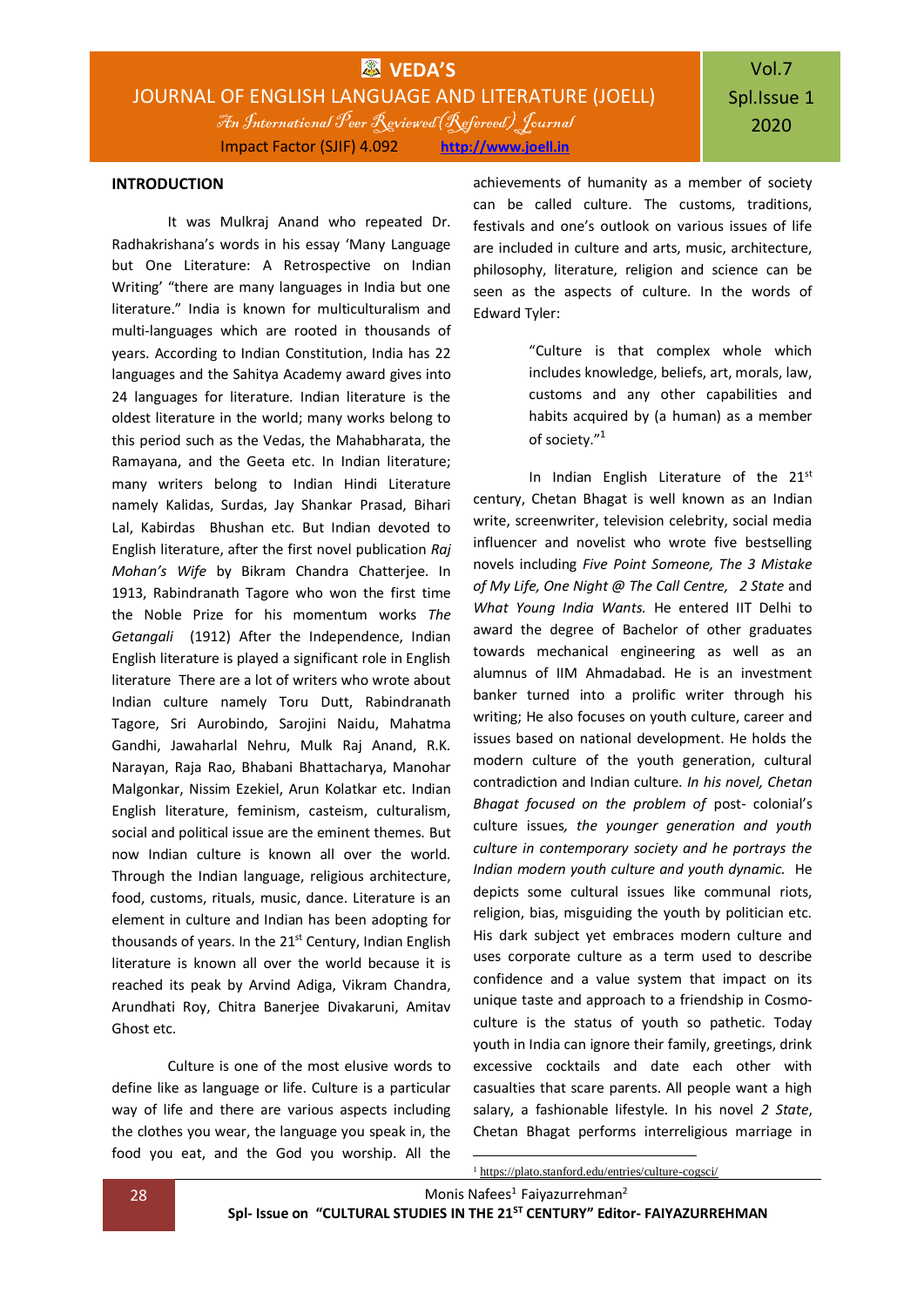India. It is known for its diverse cultural heritage as it is vibrant and traditionally known for marriages. *2 States'* idea is the most realistic modern trend, it drowses attention to cultural differences in diverse India. Culture variations for religions and languages, India needs to understand. It is often mythological, supernatural contradictory, yet fascinating journey from western culture. Infect, Chatan Bhagat captures the spirit of modern culture.

In *2 States*, he uses the multiculturalism because Krish belongs to North Indian Panjabi boy and Ananya belongs to south Indian Tamil Brahmin girl. They love each other and wont to marry. Chetan Bhagat presents the cross-cultural conflict based on linguistic, food habit, dress, custom etc

> "To this Krish replies about Panjabi cuisine, 'I am Panjabi, through never lived in Punjabi. I grew up in Delhi. And I have no idea of my caste, but we do eat chicken. And I can digest bad sambar better than Tamil Brahmins" <sup>2</sup>

Most over it, he has used the trans-cultural marriage between the Northern culture and Southern culture. Krish mother shows his controversial and law mentality to Ananya and gives the historical account of Indian daughters:-

> "These South Indians don't know how to control their daughter. From Hema Malini to Sridevi,all of them trying to catch Punjabi men"<sup>3</sup>

In the end, the moral of the novel is stand in the fort of us that human relationships based on human emotion the search of Ananya's father conveys-:

> "…Yes, the Tamilian in me is a little disappointed. But the Indian in me is quite happy. And more than anything, the human being in me is happy. After all, we've

decided to use this opportunity to create more loved ones for ourselves"<sup>4</sup>

Kiran Desai is an Indian diasporic author who wrote a Booker Prize (2006) novel *The Inheritance of Loss* which tells the truth behind the politics of globalization and privatization and the Betty Trask Award for her first novel *Hullabaloo in the Guava Orchard* (1998). There are many issues of Kiran Desai's novels like immigration, westernization, cultural conflict, race, colonialism, post-colonialism, globalization, multiculturalism which are explored. In her novel, *The Inheritance of Loss* shows the depiction of cultural dilemmas through her character such as Biju who dream to go west for earning money but he sacrifices his culture and social conventions. Kiran Desai explores the immigrant's pain of through Birju. When Birju was in dilemmas and thought about his own culture and says:

> "Those who could see the difference between a holy cow and an unholy cow would win. Those who couldn't see it would lose----- One should not give up one's religion, the principles of one's parents and their parents before them. No, no matter what. You had to live according to something. You had to find your dignity".<sup>5</sup>

Laura Albritton notes:

"The cook is tremendously proud of his son, Biju, whom he imagines to be wildly successful in America. In fact, Biju suffers a series of humiliations and trials as he tries to survive in New York. In one scene, the reader eavesdrops on Biju's boss and his wife: He smells,' said the owner's wife. I think I'm allergic to his hair oil.' She had hoped for men from the poorer parts of Europe? Bulgarians perhaps or Czechoslovakians."<sup>6</sup>

1

<sup>2</sup> Bhagat, Chetan. 2 States - The Story of My Marriage. Rupa Publication India Pvt. Ltd. 3 Ibid

<sup>1</sup> 4 Ibid

<sup>5</sup> Desai, Kiran. The Inheritance of Loss. New York: Grove Press, 2005. Print

<sup>6</sup> Albritton, Laura. "Harvard Review." Harvard Review, no. 32, 2007, pp. 169–171. JSTOR, JSTOR, www.jstor.org/stable/27569330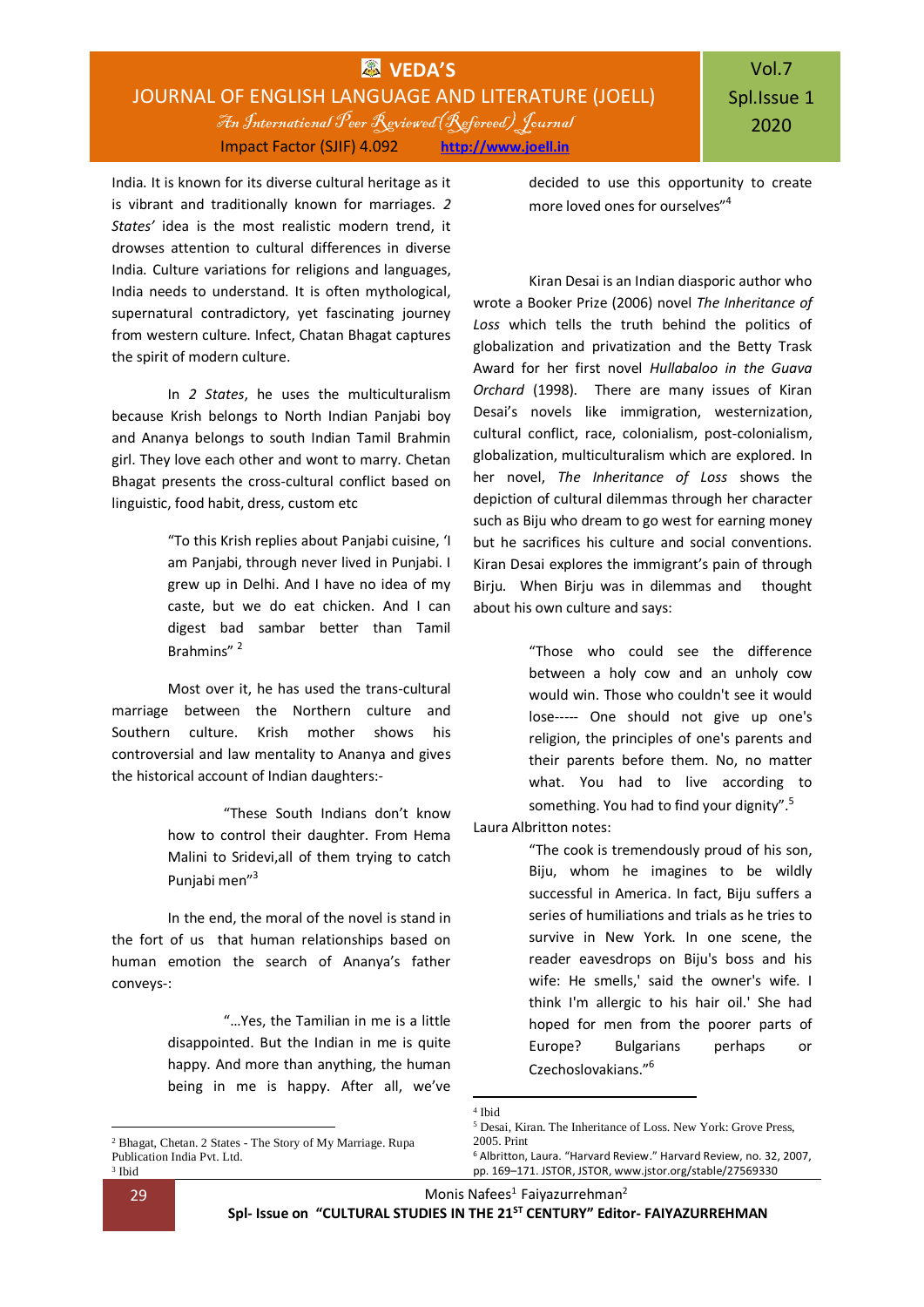## **WAS** VEDA'S JOURNAL OF ENGLISH LANGUAGE AND LITERATURE (JOELL) An International Peer Reviewed(Refereed) Journal Impact Factor (SJIF) 4.092 **[http://www.joell.in](http://www.joell.in/)**

Multiculturalism conflict is seen in this novel *The Inheritance of Loss* when Birju was in America, he heard many insulting sentences like:

> "These white people shit! But at least this country is better than England", "Go back to where you come from", "your father came to my country and took my bread back" and "holy cow unholy cow"

Arvind Adiga is well known as an Indo-Australian writer and journalist who won the Man Booker Award for his debut novel *The White Tiger* in 2008. Arvind's *The White Tiger* is easily in the cultural séance as it is a prominent feature of this school. for example, it can be analysed as a form of isolationist cultural resistance to capitalism, as the discourse of the oppressed proletariat of dominant high culture is emphasized but the odd thing is that this class is weakened in the text to such an extent that the author has not only failed to redefine social order but would also end up as a spokesman for the traditional of the East. Between *The Assassinations* is the second book, published by Arvind and it was a writer before his first book The White Tiger. *Last Man In Tower* is a novel which is a writer by Arvind Adiga who tells in this story of a struggle for a slice of shining Mumbai real estate. *Selection Day* is a sports fiction by Arvind Adiga. It tells the story of Mohan Kumar, a chutney seller who trains his two sons. Manju and Radha Krishna from Mumbai.

*The White Tiger* is a Booker prize novel of 2008; a depiction of a society in flux, where different sections of the social system find themselves in unique and complex cultural events. Culture encounters usually refer to an encounter between people from a different nation, religion or global region. In Adiga's novel, he has presented a single nation (India) through cultural encounters and cultural hegemony of western industrialized nations, which determines the directions of the economic and social progress of the whole world. Arvind Adiga discusses the division of social groups, upper-class and lower-class cultural imperialism of the western world. Adiga's writing skills gives us not only entertainment but also gives a pause of thought. Thus, he gives a glimpse of the pulse of Indian society through cultural counter.

> "The novel gives the detailed accounts of the Indian society—rural as well as urban and its various facets. Laxamangarh, Gaya, Dhanbad, Delhi and Bangalore are generic, in fact they represent the portrait of India. Poverty, illiteracy, unemployment, caste and culture conflict, superstition, dowry practice, economic disparity, Zamindari system, and exploitation of marginal farmers and landless labourers, rise of Naxalism, corrupt education system, poor health services, tax evading racket, embittered master-servant relationship, prostitution, weakening family structure, and its fallout etc. constitute the basic structure of Indian society which largely forms the Dark image of India. Adiga left Manglore in 1991 when his father moved to Australia. After 15 years, returning to the city as a journalist with Time, he found it has changed vastly."<sup>7</sup>

In his debut novel, *The White Tiger* Aravind Adiga has tried to see the counter culture through the novel, he says that there is two part of our nation one is darkness to Laxamangarh where frame Balram was Singh, Krishna born and brought up and he wants to Camus out from Darkness to light. He says-

> "Please understand, Your Excellency, that India is two countries in one: an India of Light, and an India of Darkness. The ocean brings light to my country. Every place on the map of India near the ocean is well off. But the river brings darkness to India—the black river."<sup>8</sup>

Chitra Banerjee Divakaruni is well known as an Indo- American writer and poetess who won an American book award in 1996 for her short story collection, *Arranged Marriage* and wrote two of her

30 Monis Nafees<sup>1</sup> Faiyazurrehman<sup>2</sup>

**Spl- Issue on "CULTURAL STUDIES IN THE 21ST CENTURY" Editor- FAIYAZURREHMAN**

-

<sup>8</sup> Adiga, Aravind. The White Tiger, New Delhi, Harper Collins, 2008.